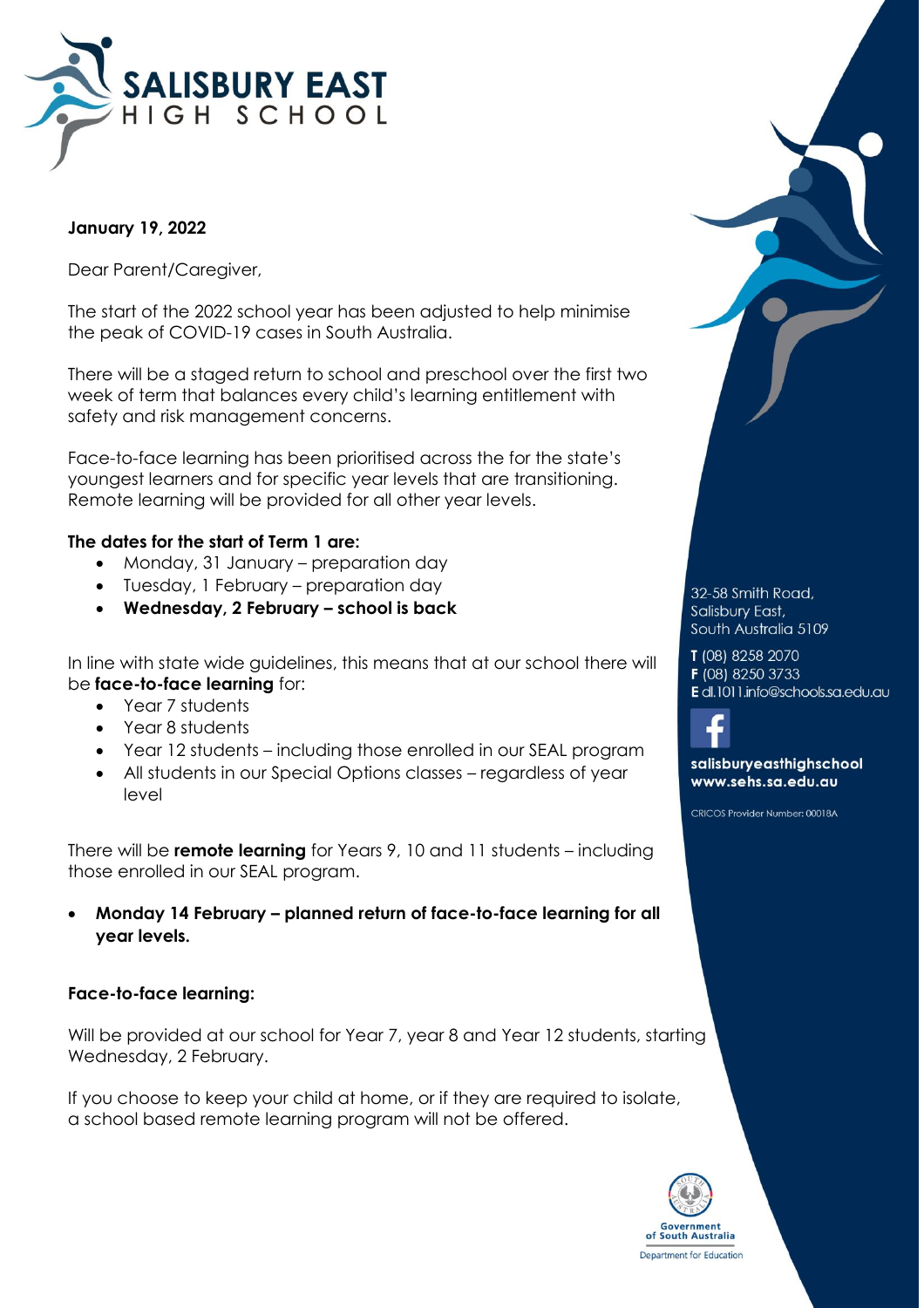The Department for Education is developing online learning for Reception to Year 10 students that your child can access online. More detail will be provided before the school term commences.

### **Remote learning is provided for:**

Years 9, 10 and 11 students, starting on Wednesday 2 February. There will be further information provided about this before the start of the school term. There will also be information distributed in the coming days about arrangements for collecting either long-term or short-term laptops for those requiring them.

If you are required to attend your workplace and require supervision for your children, they can come to school. We will supervise them as they complete their remote learning program. They will not attend face-to-face lessons with their regular teachers.

## **Preparation days (31 January and 1 February)**

These days will be used by our staff to prepare for remote learning and the change to the start of term 1.

If you are required to work and require supervision for your children, you can choose to send them to school to be supervised on these days. No formal learning programs will be provided.

# **Minimising the spread of COVID-19**

To ensure that our students and staff are as safe as possible at school, we will be implementing the following measures as advised by the Department for Education and SA Health:

- Please keep your child home if they are unwell, even mildly
- Masks are required for:
	- o All adults when indoors (except if it's impeding our staff's ability to communicate while teaching)
	- o Students in years 7 to 12 when indoors
- Natural ventilation will be maximised by leaving doors/windows open, continued use of air conditioning (set to fresh air intake where available) and fans where possible
- Outdoor learning where appropriate
- Physical distancing where possible
- Minimise student intermingling indoors, for example across class groups
- Limit non-essential visitors on site. Don't be offended if we look to schedule meetings over the phone, rather than in person. In the case of Year 7 and 8 parents we ask that wherever possible, you minimise time on site on the first morning, maintain physical distancing and wear a mask. If your child is feeling confident and comfortable following the transition visit, consider whether you need to be on site at all.
- Daily site clean (funded by the department)
- Temporary postponement of the following activities (until week 4 of term):
	- o camps, excursions and incursions
	- o interschool sport trials and competitions
	- o large gatherings such as assemblies, events and concerts.